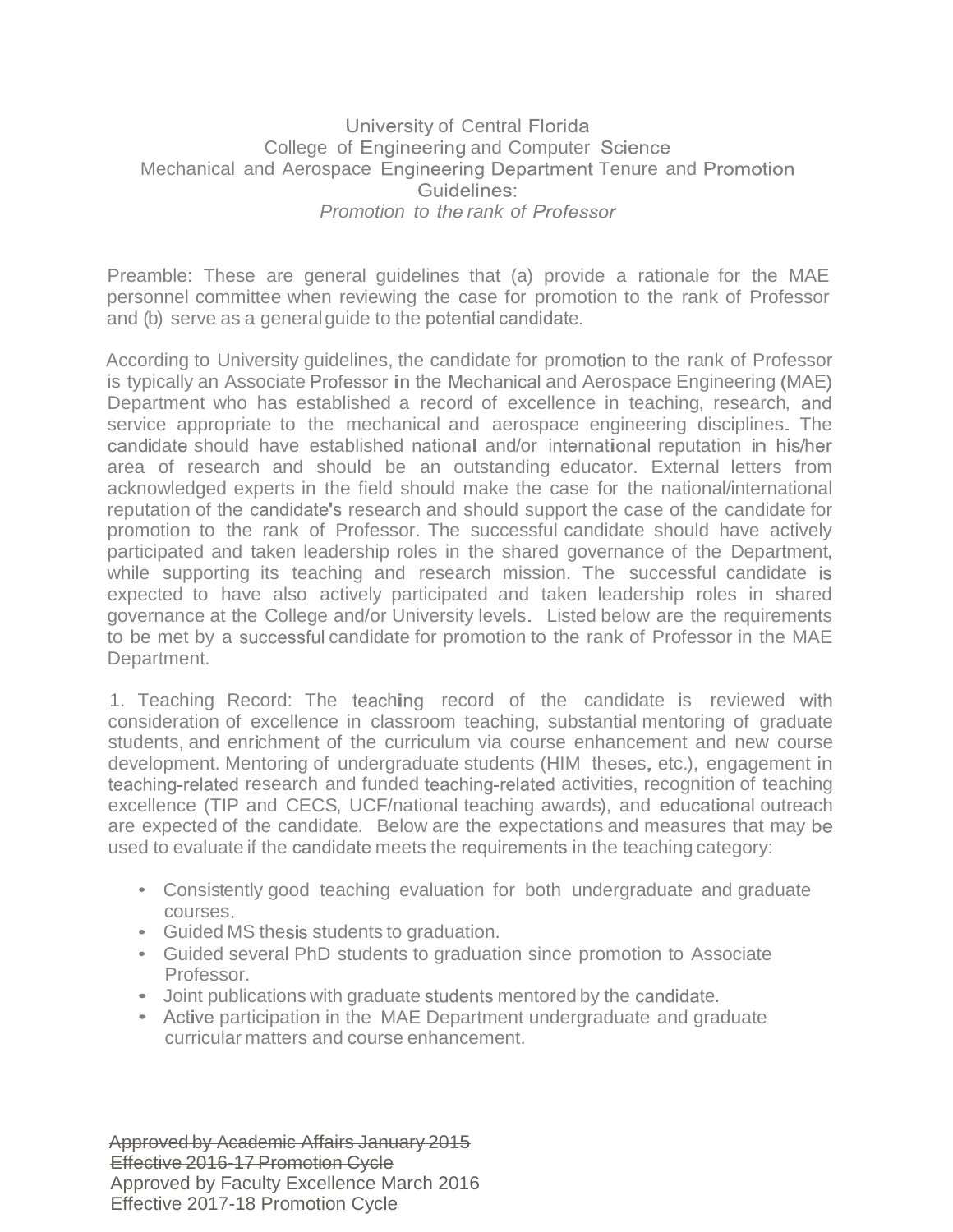**2. Research Record:** The research record of the candidate is reviewed with consideration of excellence in scholarship and success in development of a funded research program. The candidate is expected to (a) have developed a substantial body of work published in archival professional journals and archival conferences proceedings, and (b) have sustained extramural funding to support a well-established research program with the associated laboratory facility. Publication of invited book chapters and research monographs as well as recognition of research excellence (RIA and national research award recognition) is expected. Below are the expectations and measures that may be used to evaluate if the candidate meets the requirements in the research category:

- The candidate should have a substantial record of scholarship with publications in archival journals and recognized national or international conference proceedings. Typically the MAE Department expects the candidate to average at least three journal publications per year since promotion to the rank of Associate Professor. The successful candidate should have at least 20 high- quality journal publications (mostly with advisees/post docs) since his/her previous promotion.
- The candidate should have been successful as PI and as Co-PI in acquiring extramural funding from federal agencies such as NSF, DOD, DARPA, NASA, ONR as well as industry to successfully develop and sustain his/her research program and laboratory needs. The funding success of the candidate is expected to be reflected in the quality of the candidate's research program and evident in terms of its local, national, and/or international visibility, and result as well in sustained high-quality publications and graduate student production.
- The candidate should have utilized grant funding to recruit and support several MS and PhD students over multiple years.
- The candidate should have a high-quality publication record that includes citations (other than self-citations) that reflect the impact and relevance of the candidate's research work. This can be documented by scholarly search engines, for instance, Google Scholar, and other metrics such as the h-and i-10 indices.
- Recognition of research excellence such as RIA national research awards, and/or featured publications Journal cover, e.g.) in high impact journals.
- Invited/plenary/keynote lectures at national/international conferences and/or Invited lectures at national research labs and prestigious universities.

**3. Service Record:** The service record of the candidate is reviewed with consideration of service at the Department, College, and University levels as well as service to the profession. The candidate is expected to participate in Department committee activities, to be responsive to ABET-related issues, and also to participate at the College and University level. It is expected that the candidate would demonstrate his/her

leadership roles in professional activities at the local and national level, for example serving ASME and/or AIAA professional technical committees, serving as conference session/conference organizer. Serving as a student organization advisor, serving on review proposal review panels and editorial boards, achieving Associate Fellow or Fellow status in professional organizations, and recognition of excellence in service (CECS/UCF Professional Service Award and/or regional/national service award recognition) is expected of a successful candidate. Below are the expectations and measures that may be used to evaluate if the candidate meets the requirements in the service category:

Active service on Department (College and University, where appropriate) committees.

Responsive to and taking leadership roles in ABET and other accreditation-related Departmenta